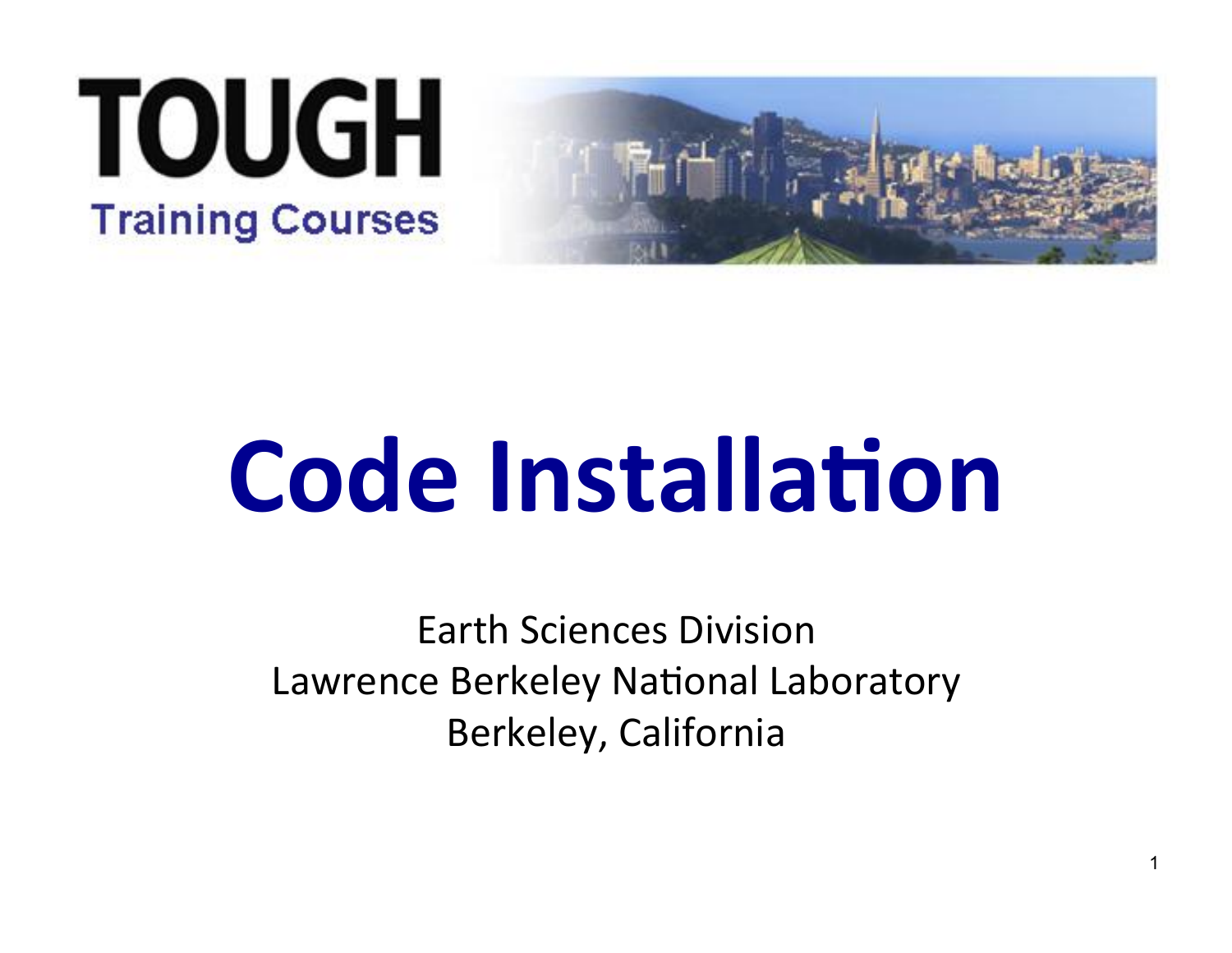## Compiling Source Code

- Source code for TOUGH2 v2.1 consists of FORTRAN files, such as  $t2cg22.f$ , meshm.f,  $t2f.f$ ,  $t2fm.f$ ,  $t2solv.f$ , and *eosX.f* (one of the equation-of-state modules)
- Dimension major arrays in file  $T2$
- May need to adjust machine-dependent subroutines  $(e.g., CPU-time)$
- May need to rename duplicate subroutines (see *read.me* file)
- Compile source files to create EOS-specific executable (e.g.,  $xt2 \cos X$ .  $exe$ ) that links core and EOS module (eosX.o)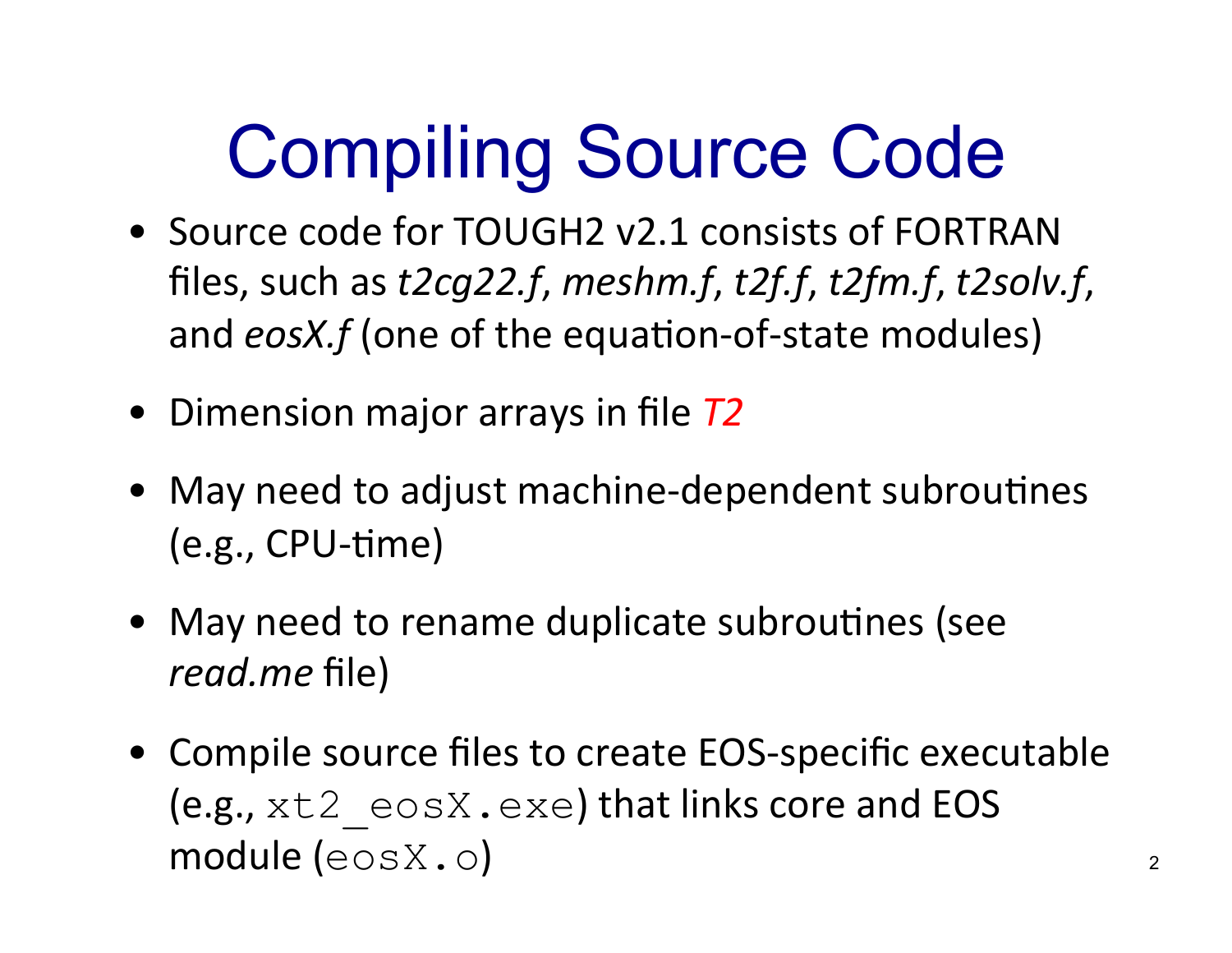#### Excerpt from T2

```
C********************************************************************* 
C******* file 'T2' for module t2cg22.f of TOUGH2, Version 2.1 ****** 
C********************************************************************* 
C* * 
C* ASSIGN PARAMETERS FOR FLEXIBLE DIMENSIONING OF LARGE ARRAYS * 
C* * 
C********************************************************************* 
C 
C 
C IMPLICIT DOUBLE PRECISION(A-H,O-Z) 
C 
C 
C--- MNEL: Number of elements 
      PARAMETER (MNEL = 12000) 
C 
C--- MNCON: Number of connections 
      PARAMETER (MNCON = 25000) 
C 
C--- MNEQ: Number of equations per element (# of Primary variables) 
      PARAMETER (MNEQ = 4) 
C 
C--- MNK: Number of components 
      PARAMETER (MNK = 3) 
C 
C--- MNPH: Number of phases which can be present 
      PARAMETER (MNPH = 3) 
C 
C--- MNB: Number of phase-dependent secondary variables 
      PARAMETER (MNB = 8) 
…
```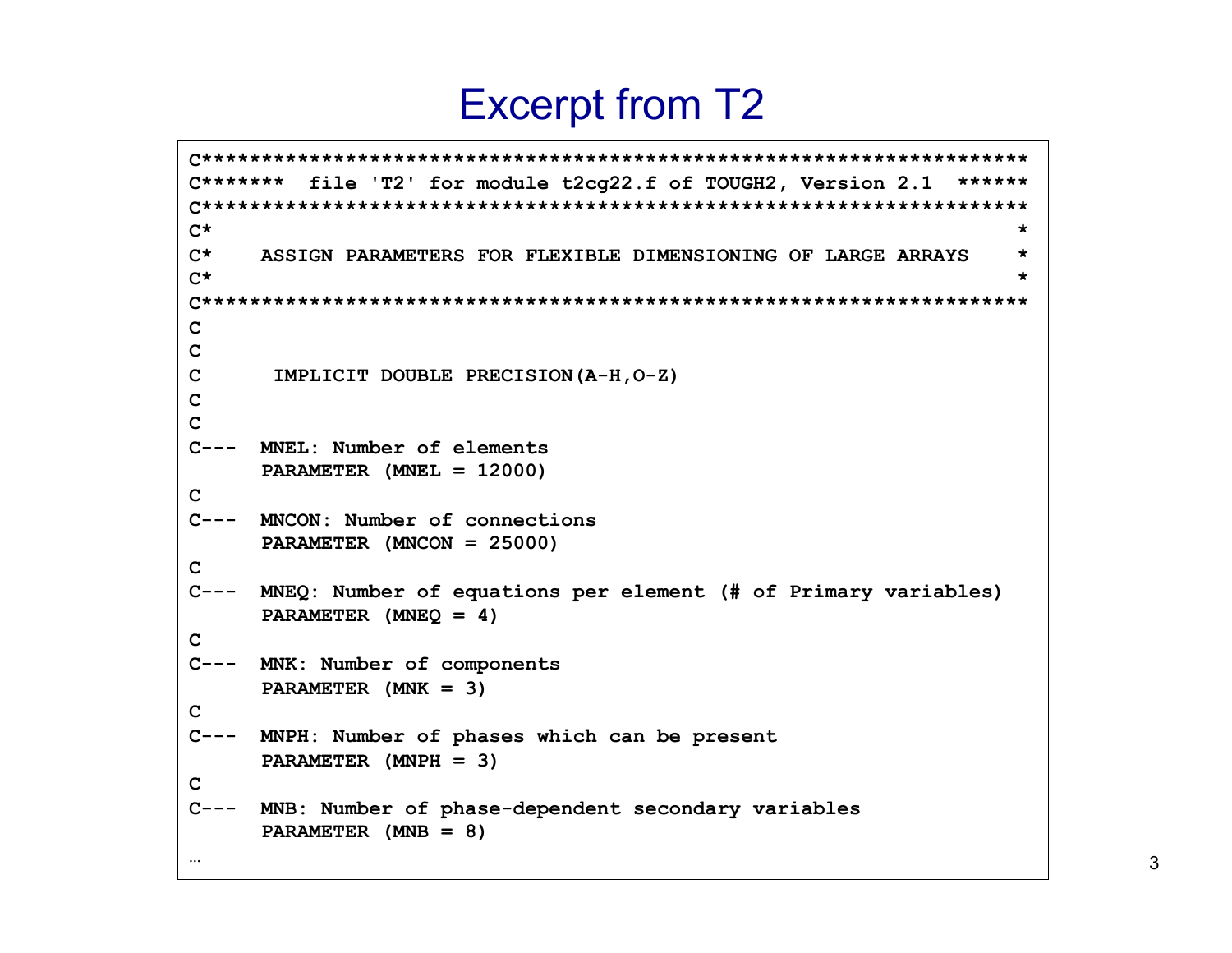#### Installation for Short Course on PC

- Executables are provided for this short course
- *Obtain'your'own'TOUGH2'license!'*
- 1. Copy course material folder from flash drive to a new directory on your hard drive, e.g.,  $C: \T0UGH2$
- 2. Make TOUGH2 available for execution; two options:
- 2a. Copy the relevant executable to the directory where your input files are (needs to be done for each working directory), or...
- 2b. ..add C:\TOUGH2\Executables\PC
	- to the command search path (needs to be done only once):
		- $-$  START  $\rightarrow$  Settings  $\rightarrow$  Control Panel  $\rightarrow$  System  $\rightarrow$  Advanced  $\rightarrow$ Environment&Variables&
		- $-$  Edit "Path" under System variables
		- $-$  Add semi-colon and path name at the end of "Variable value": ;&C:\TOUGH2\Executables\PC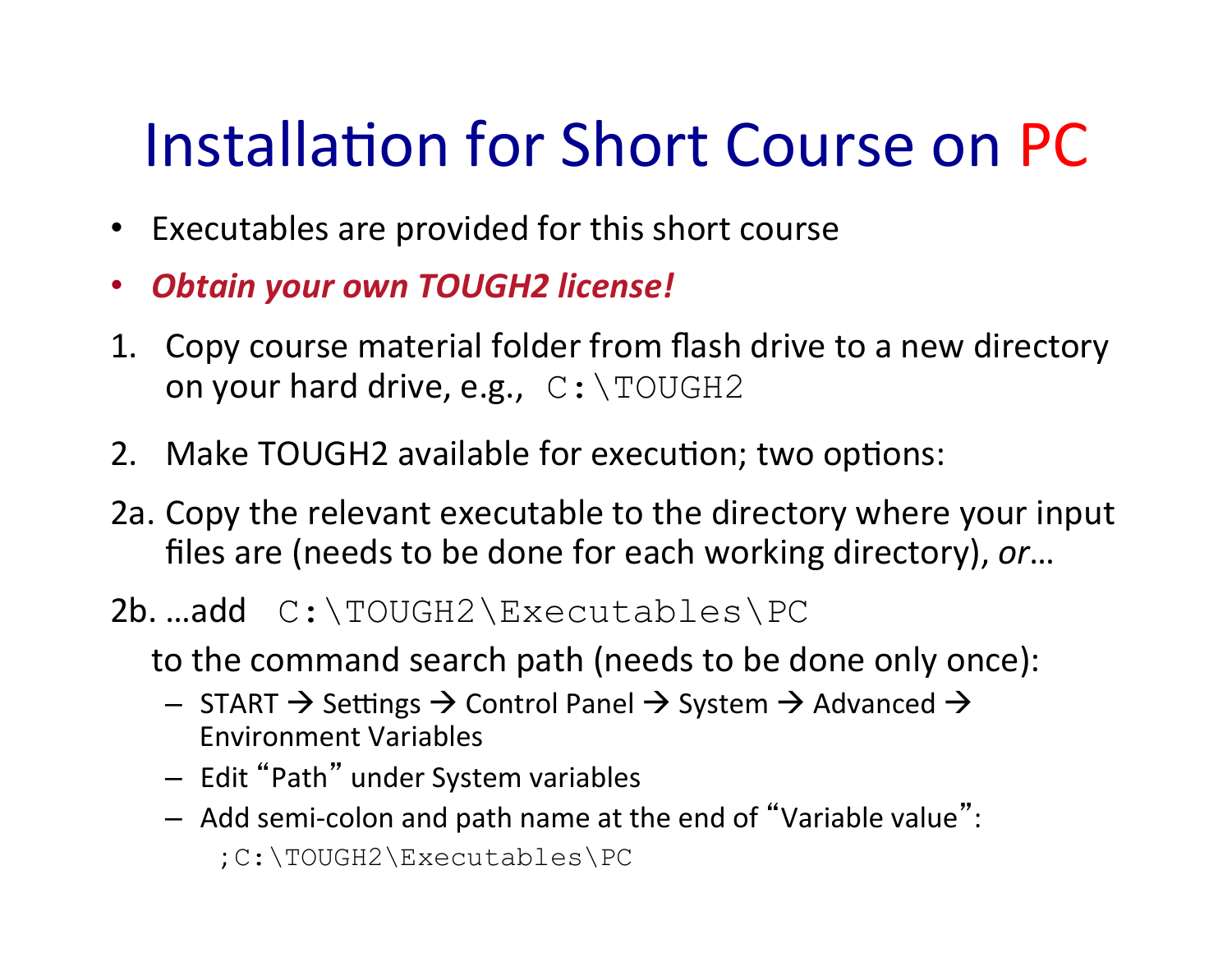### Running TOUGH on PC

- Open a DOS Command Window:
	- $-$  START  $\rightarrow$  Run...  $\rightarrow$  type: cmd
- Change to working directory, e.g.: **cd C:\TOUGH2\Exercises\Problem\_Tutorial**
- Two options:
	- 1. Copy relevant TOUGH2 executable, e.g., for EOS3 copy file **C:\TOUGH2\Executables\PC\xt2\_eos3.exe**&& to working directory, e.g., to **C:\TOUGH2\Exercises\Problem\_Tutorial**
	- 2. Add directory holding the executable to command search path (see previous slide; needs to be done only once).
- Run TOUGH2 from the command line in the DOS Window, redirecting standard input  $(\le)$  and standard output  $(\ge)$ , e.g.:

**xt2\_eos3.exe < P1a.txt > P1a.out.txt**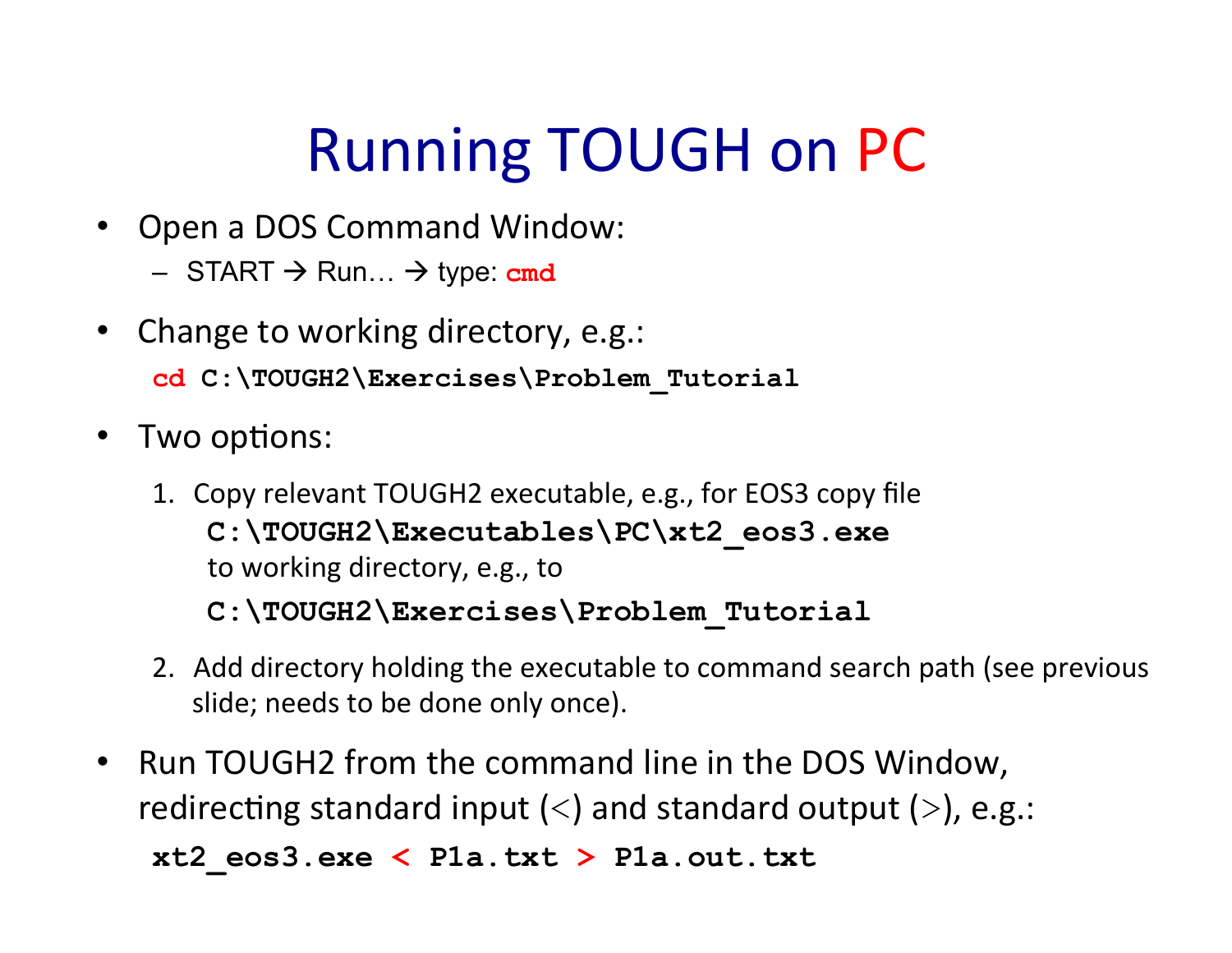#### Installation for Short Course on MAC

- Executables are provided for this short course
- *Obtain'your'own'TOUGH2'license!'*
- Copy course material folder from flash drive to a new directory \$HOME/TOUGH2 on your hard drive
- Copy the relevant executable to the directory where your input files are, or...
- …add \$HOME/TOUGH2/Executables/MAC

to the command search path (for bash shell):

- $-$  open a Terminal ( $\geq$ )
- $-$  edit file  $\gamma$ *.bashrc* and add the following line: PATH=\$PATH:\$HOME/TOUGH2/Executables/MAC
- $-$  save file and quite editor
- type:

```
source ~/.bashrc
```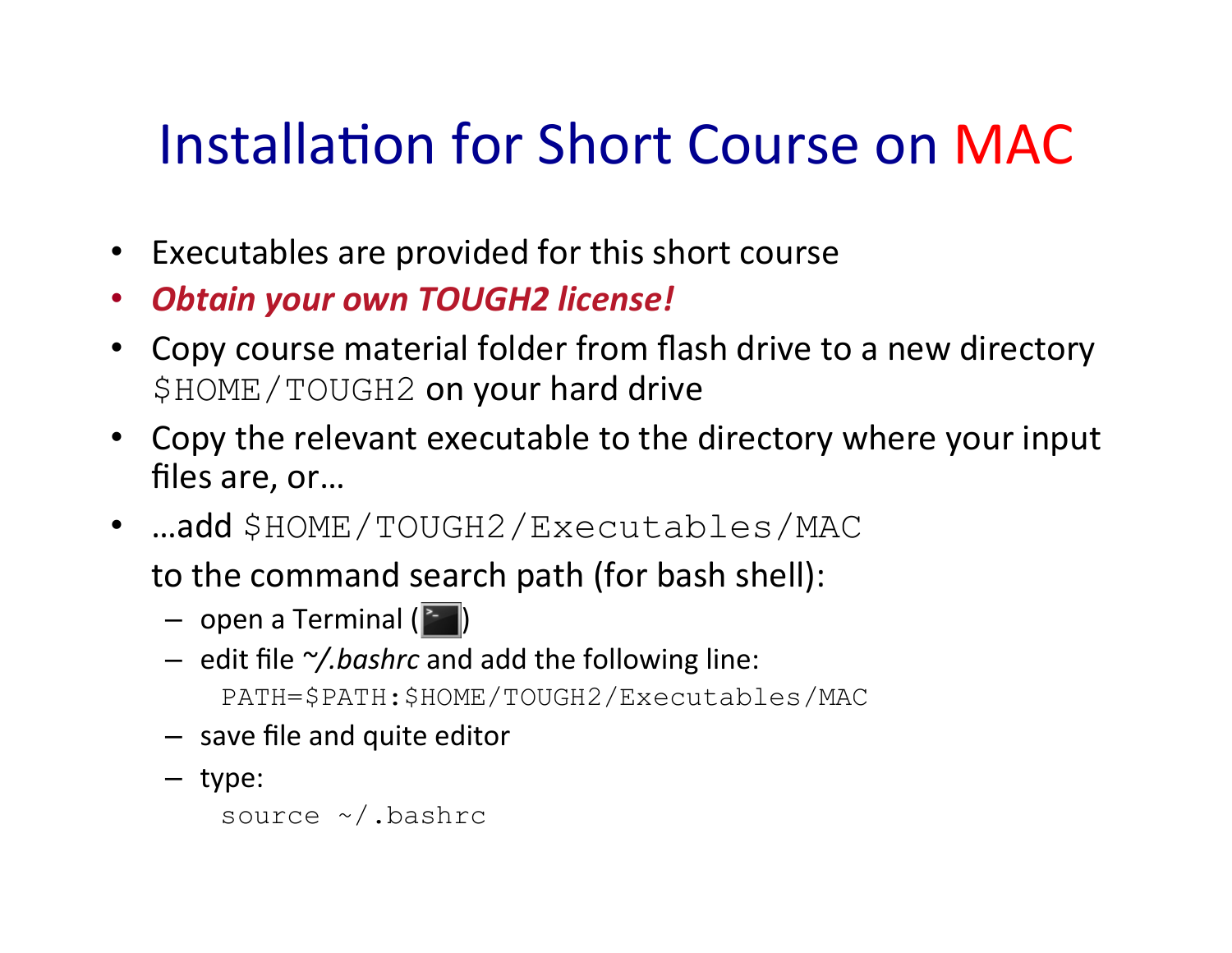#### Running TOUGH on MAC

- Open a Terminal  $(\Box)$ :
- Change to the working directory, e.g.: cd ~/TOUGH2/Exercises/Problem\_Tutorial
- Run TOUGH2 from command line in Terminal, redirecting standard input  $(<)$  and standard output  $(>)$ , e.g.:

```
xt2 eos3.mac < P1a.txt > P1a.out
```
• If you copied the executable to the working directory rather than defining the command search path in file ~/*.bashrc* (see previous slide), you may need to add  $\ldots$ , i.e.:

 $\lambda$ xt2 eos3.mac < P1a.txt > P1a.out